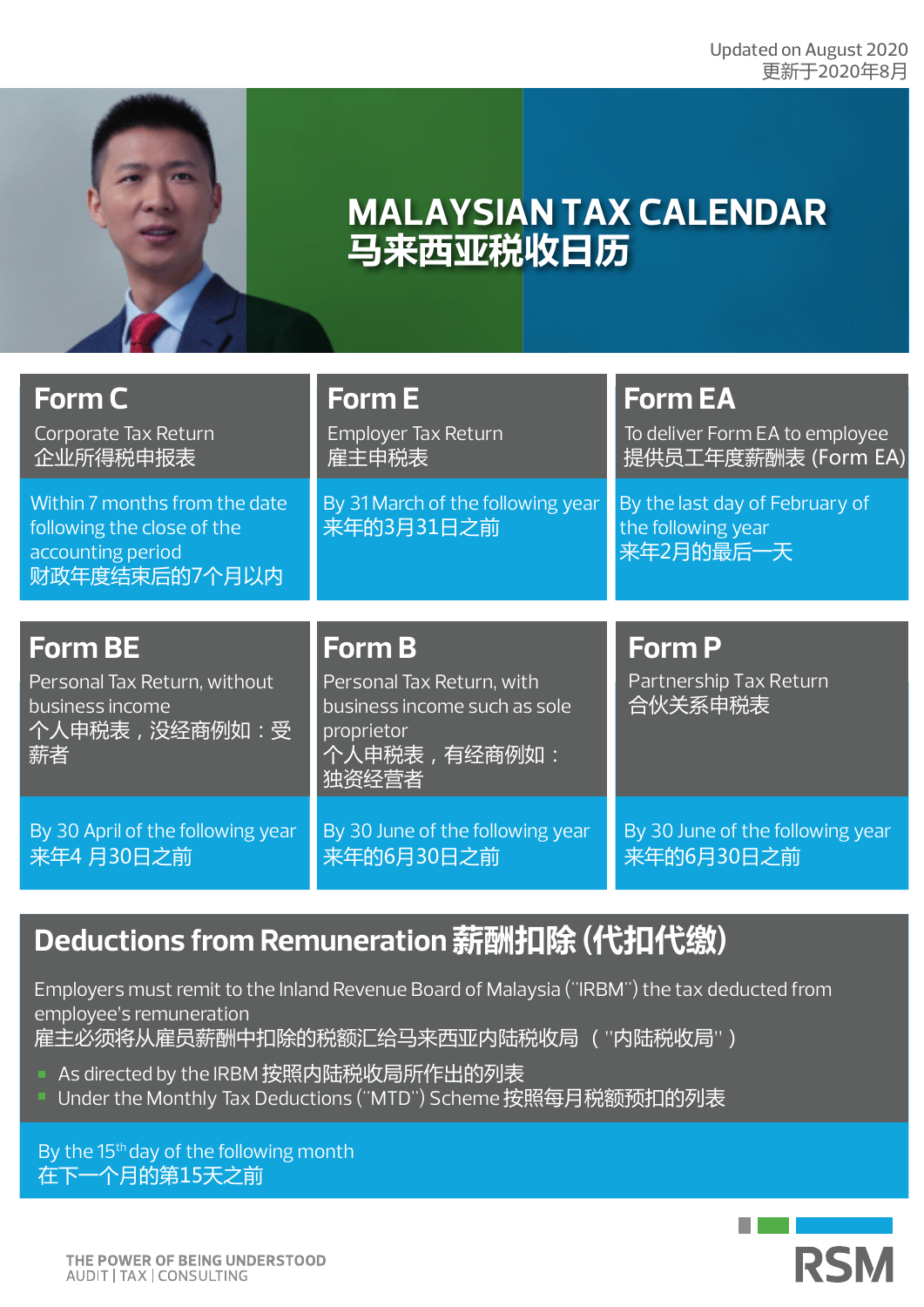## **CP204**

Estimate of Corporate Tax Payable 企业估计纳税额

Within 3 months from the date of commencement of operations, only if the basis period for that year is not less than 6 months. 首次开始营业的企业(中小企业除外),若其基础期不少于六(6)个月,企业都必须在营业后 的三(3)个月内提交公司估计纳税额给内陆税收局(IRBM)。

For subsequent Year of Assessment, 30 days before the beginning of the basis period 接下来的课税年度, 必须在其基础期开始前三十 (30)天内提交

| <b>CP204A</b><br>Variation of Estimate Corporate Tax Payable<br>修订企业估计纳税额 | <b>Corporate Tax Instalments</b><br>企业税收分期付款                                  |
|---------------------------------------------------------------------------|-------------------------------------------------------------------------------|
| In the 6 <sup>th</sup> and 9 <sup>th</sup> months of the basis            | By the 15 <sup>th</sup> day of every month beginning from the 2 <sup>nd</sup> |
| periods                                                                   | month of the basis period                                                     |
| 在评税基础期的第6个月和第9个月                                                          | 每个月的第15天之前,从评税基础期的第2个月开始                                                      |

## **Form Q**

Notice of objection/appeal against an assessment must be lodged with the IRBM on being served with: 可以向内陆税务局对于以下评税通知书提出反对或上诉:

A notice of assessment, deemed notice of assessment, notice of additional assessment or reduce assessment 评税通知书,视同评税通知书,补加评税通知书或扣减评税通知书 Advance assessment under Section 92 of the Income Tax Act 1967 ("ITA 1967") 1967年所得税法案第92条例下的预先评估 Notification of non-chargeability 不课税通知书 Within 30 days 30天之内 Within 3 months 3个月之内 Within 30 days 30天之内

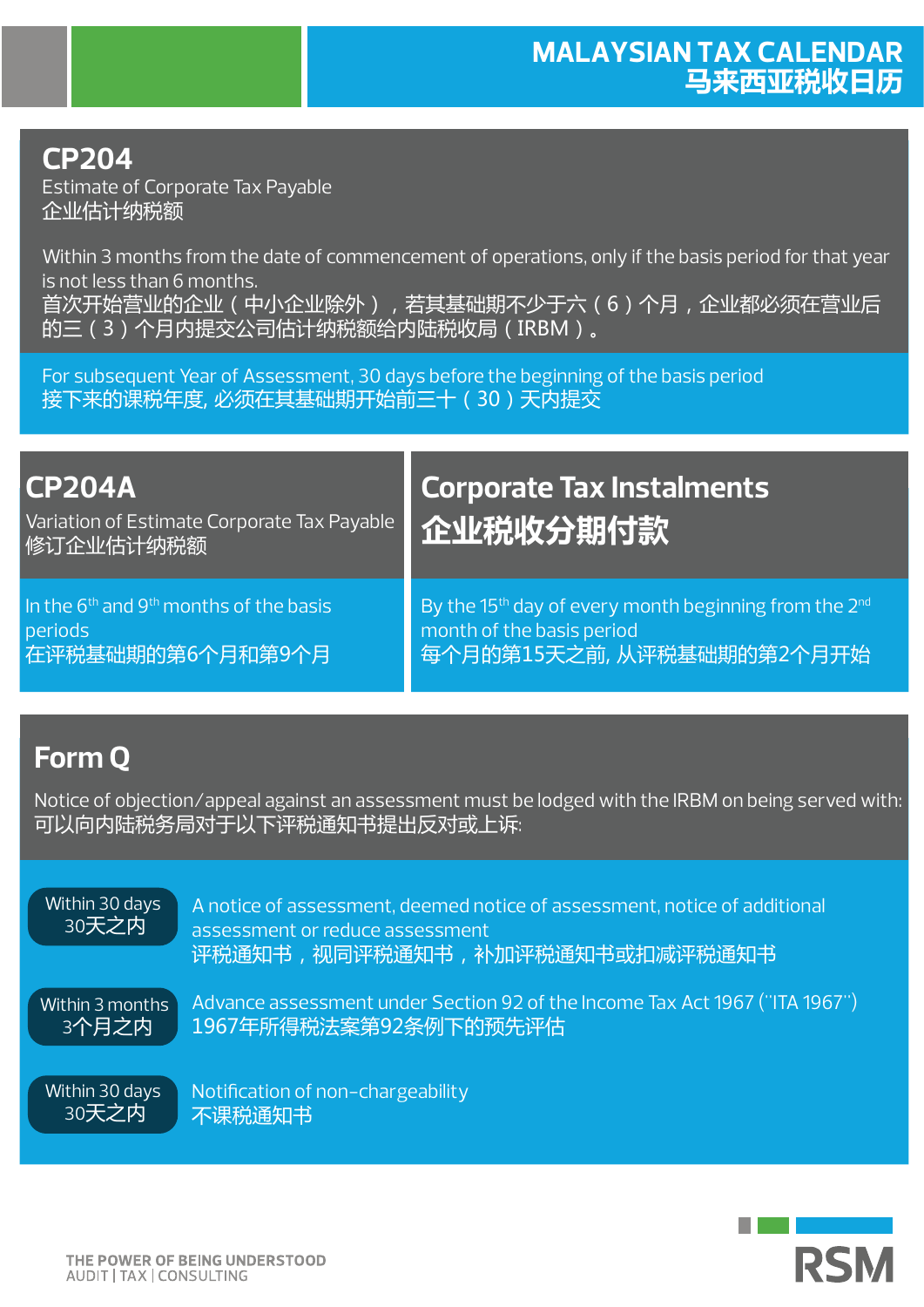### **MALAYSIAN TAX CALENDAR 马来西亚税收日历**

# **Withholding taxes 预扣税**

Certain payments to non-residents persons are subject to withholding tax:- 某些支付给非居民的费用需缴交预扣税

- Interest 利息
- Royalty 专利费/版税
- Contract payment 合同款项
- Rental of moveable properties 活动性资产的租金
- **Professional, technical, management services, etc for services performed in Malaysia** 在马来西亚执行的专业,技术,管理服务
- **Commission, guarantee fees, introducer's fees and other payments not mentioned above** 佣金,担保费,介绍费和其他费用

Within 1 month of payment/crediting 从支付或提供相关服务日起1个月之内

## **Payment of Tax Assessed 税收付款 Payment of Tax Assessed**

#### **Individuals 个人**

The tax assessed less the instalments paid under S107B of the ITA 1967 and/or amounts deducted under the MTD scheme must be settled by the due date.

所有的纳税付款(总税款减去根据《1967年所得税法》 (Income Tax Act 1967) 第107B条文支付的分期付款和 /或根据按月扣税计划扣除的税额)必须在截止日期之 前结清。

- By 30 April of the following year for individuals without business income. 没有营业收入来源的个人所得税必须在来年的4月30日前 结清税收余额。
- By 30 June of the following year for individual who is carrying on a business. 有营业收入来源的个人所得税必须在来年的6月30日前结 清税收余额。

# **(cont) 税收付款 (续)**

#### **Companies 企业**

The tax assessed less the instalments paid under S107C of the ITA 1967 must be settled by the due date. 所有的纳税付款(总税款减去根据

《1967年所得税法》(Income Tax Act 1967) 第107C条文支付的分期付款) 必 须在截止日期之前结清。

The last day of the 7th month from the financial year end. 在财政年度结束后的第七个月底之前。

# **Form CP58**

Every company must furnish Form CP58 to its agents, dealers or distributors for the payment of incentives made in a particular year.

每家企业必须填写CP58表格来呈报支付给代理商,经销商和分销商的佣金。

By 31 March of the following year 来年的年的3月31日前提交